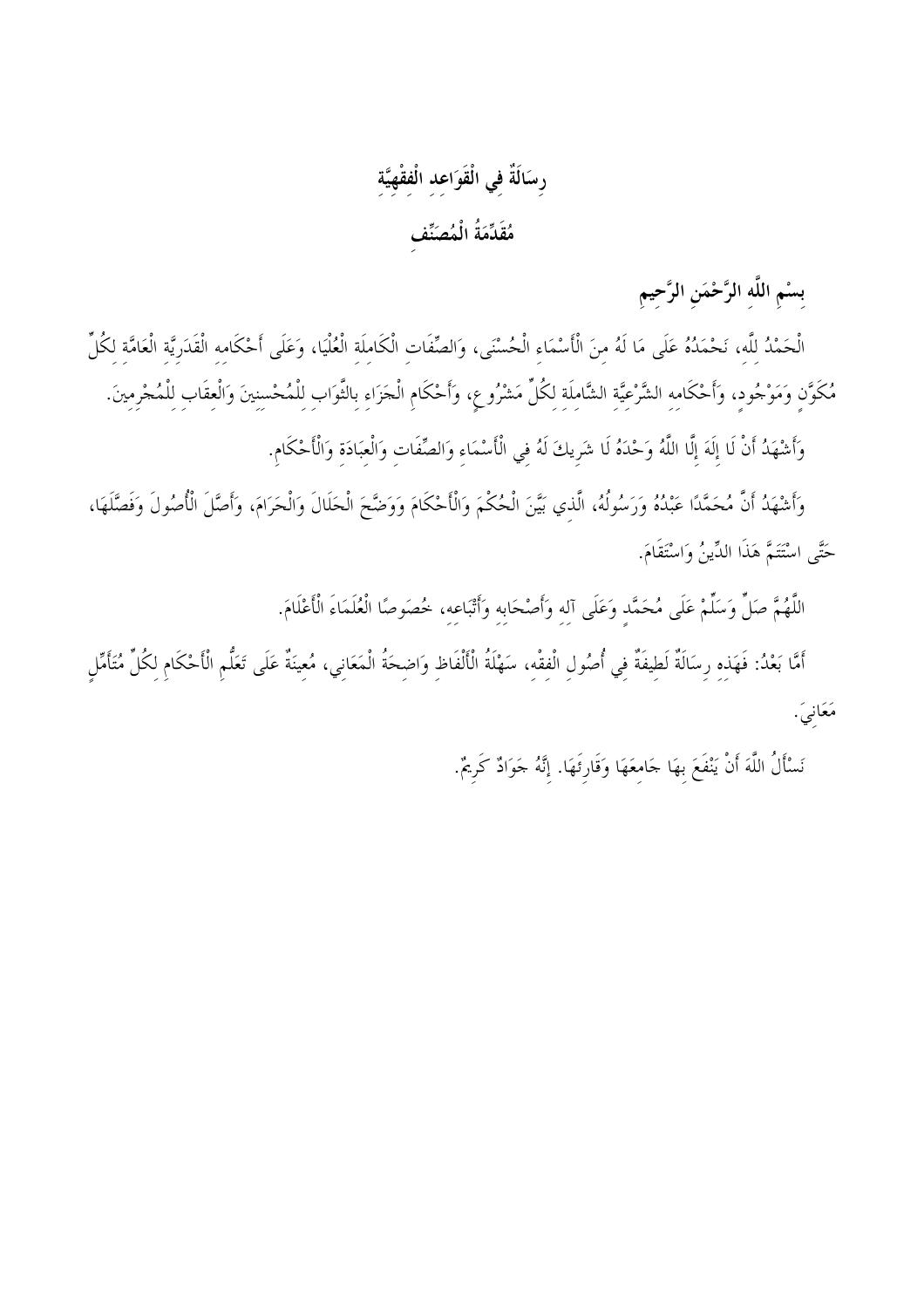### رسَالَةٌ في الْقَوَاعد الْفقْهيَّة

تَعْرِيفُ أُصُول الْفقْه

فَصْلٌ

- ١- أُصُولُ الْفقْه: هِيَ الْعلْمُ بأَدلَّة الْفقْه الْكُلِّيَّة.
	- ٢- وَذَلكَ: أَنَّ "الْفقْهَ":
- إمَّا مَسَائلُ يُطْلَبُ الْحُكْمُ عَلَيْهَا بِأَحَدِ الْأَحْكَامِ الْخَمْسَةِ.
	- وَإِمَّا دَلَائِلُ يُسْتَدَلُّ بِهَا عَلَى هَذِه الْمَسَائِلِ.
	- ٣- فَالْفقْهُ: هُوَ مَعْرِفَةُ "الْمَسَائل"، وَ"الدَّلَائل".
		- **٤** وَهَذه "الدَّلَائلُ" نَوْعَان:

(١) كُلِّيَّةٌ: تَشْمَلُ كُلَّ حُكْمٍ مِنْ حِنْسٍ وَاحِدٍ مِنْ أَوَّلِ الْفِقْهِ إِلَى آخِرِهِ، كَقَوْلِنَا: "الْأَمْرُ لِلْوُجُوبِ، وَالنَّهْيُ لِلتَّحْرِيمِ" وَنَحْوِهِمَا. وَهَذِهِ هِيَ "أُصُولُ الْفقْه".

- (٢) وَأَدلَّةٌ جُزْئيَّةٌ تَفْصِيليَّةٌ: تَفْتَقرُ إلَى أَنْ تُبْنَى عَلَى الْأَدلَّة الْكُلِّيَّة. فَإِذَا تَمَّتْ حُكمَ عَلَى الْأَحْكَام بهَا.
	- **0** فَالْأَحْكَامُ: مُضْطَرَّةٌ إِلَى أَدلَّتهَا التَّفْصيليَّة.

وَالْأَدِلَّةُ التَّفْصِيلِيَّةُ: مُضْطَرَّةٌ إِلَى الْأَدلَّةِ الْكُلِّيَّةِ.

٦– وَبهَذَا نَعْرِفُ الضَّرُورَةَ وَالْحَاجَةَ إِلَى مَعْرِفَةِ "أُصُولِ الْفِقْهِ" وَأَنَّهَا مُعِينَةٌ عَلَيْهِ، وَهِيَ أَسَاسُ النَّظَرِ وَالِاجْتِهَادِ فِي الْأَحْكَامِ.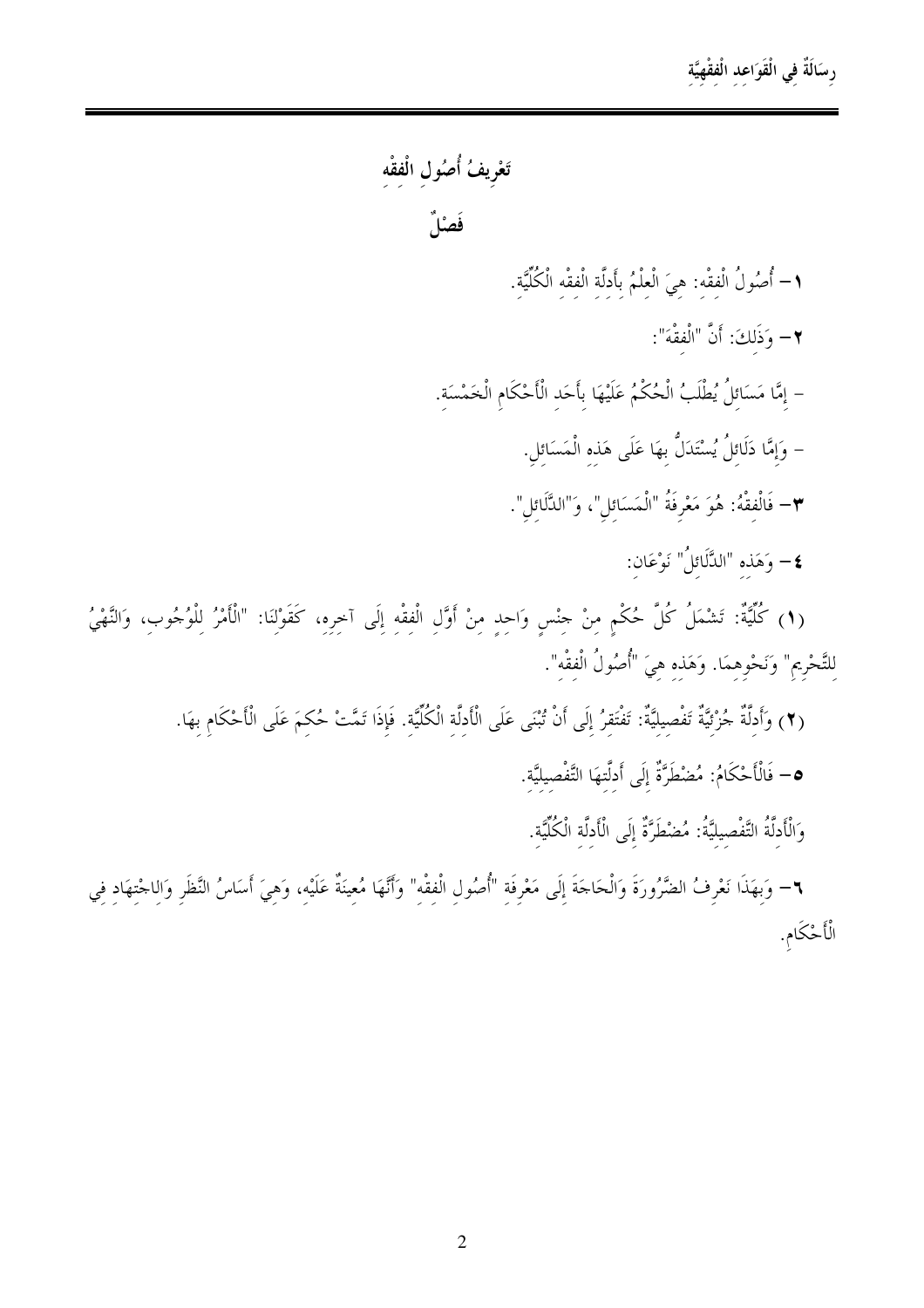فَصْلٌ

الْأَحْكَامُ الَّتى يَدُورُ الْفقْهُ عَلَيْهَا خَمْسَةٌ: ٧– "الْوَاحِبُ": الَّذي يُثَابُ فَاعِلُهُ وَيُعَاقَبُ تَارِكُهُ. ٨- وَ"الْحَرَامُ": ضدُّهُ. **٩**– وَ"الْمَسْنُونُ": الَّذي يُثَابُ فَاعلُهُ، وَلَا يُعَاقَبُ تَارِكُهُ. • ١- وَ"الْمَكْرُوهُ": ضِدُّهُ. ١١- وَ"الْمُبَاحُ": مُسْتَوِي الطَّرَفَيْنِ. ١٢- وَيَنْقَسمُ الْوَاجِبُ إِلَى: (١) فَرْضِ عَيْنِ: يُطْلَبُ فِعْلُهُ مِنْ كُلِّ مُكَلَّفٍ بَالِغٍ عَاقِلٍ. وَهُوَ جُمْهُورُ أَحْكَامِ الشَّرِيعَةِ الْوَاجبَةِ.

(٢) وَإِلَى فَرْضِ كَفَايَة: وَهُوَ الَّذي يُطْلَبُ حُصُولُهُ، وَتَحْصِيلُهُ منَ الْمُكَلَّفينَ، لَا منْ كُلِّ وَاحد بعَيْنه، كَتَعَلَّم الْعُلُومِ وَالصِّنَاعَاتِ النَّافِعَةِ وَالْأَذَانِ، وَالْأَمْرِ بِالْمَعْرُوفِ وَالنَّهْيِ عَنِ الْمُنْكَرِ، وَنَحْوِ ذَلِكَ.

١٣- وَهَذِهِ "الْأَحْكَامُ الْخَمْسَةُ" تَتَفَاوَتُ تَفَاوُتًا كَثِيرًا، بحَسَبٍ حَالِهَا وَمَرَاتِبِهَا، وَآثَارِهَا.

- فَمَا كَانَتْ مَصْلَحَتُهُ خَالِصَةً أَوْ رَاجِحَةً: أَمَرَ بِهِ الشَّارِعُ أَمْرَ إِيجَابٍ أَوِ اسْتِحْبَاب
- ۚ وَمَا كَانَتْ مَفْسَدَتُهُ خَالصَةً أَوْ رَاحِحَةً: نَهَى عَنْهُ الشَّارِ عُ نَهْيَ تَحْرِيم أَوْ كَرَاهَة.

فَهَذَا الْأَصْلُ يُحيطُ بجَميع الْمَأْمُورَات وَالْمَنْهِيَّات.

\$ ١- وَأَمَّا "الْمُبَاحَاتُ": فَإِنَّ الشَّارِعَ أَبَاحَهَا وَأَذنَ فِيهَا: وَقَدْ يُتَوَصَّلُ بِهَا إِلَى الْخَيْرِ، فَتُلَحَقُ بِالْمَأْمُورَاتِ، وَإِلَى الشَّرِّ فَتُلْحَقُ بِالْمَنْهِيَّات.

0 \ – فَهَذَا أَصْلٌ كَبِيرٌ: "أَنَّ الْوَسَائلَ لَهَا أَحْكَامُ الْمَقَاصِد".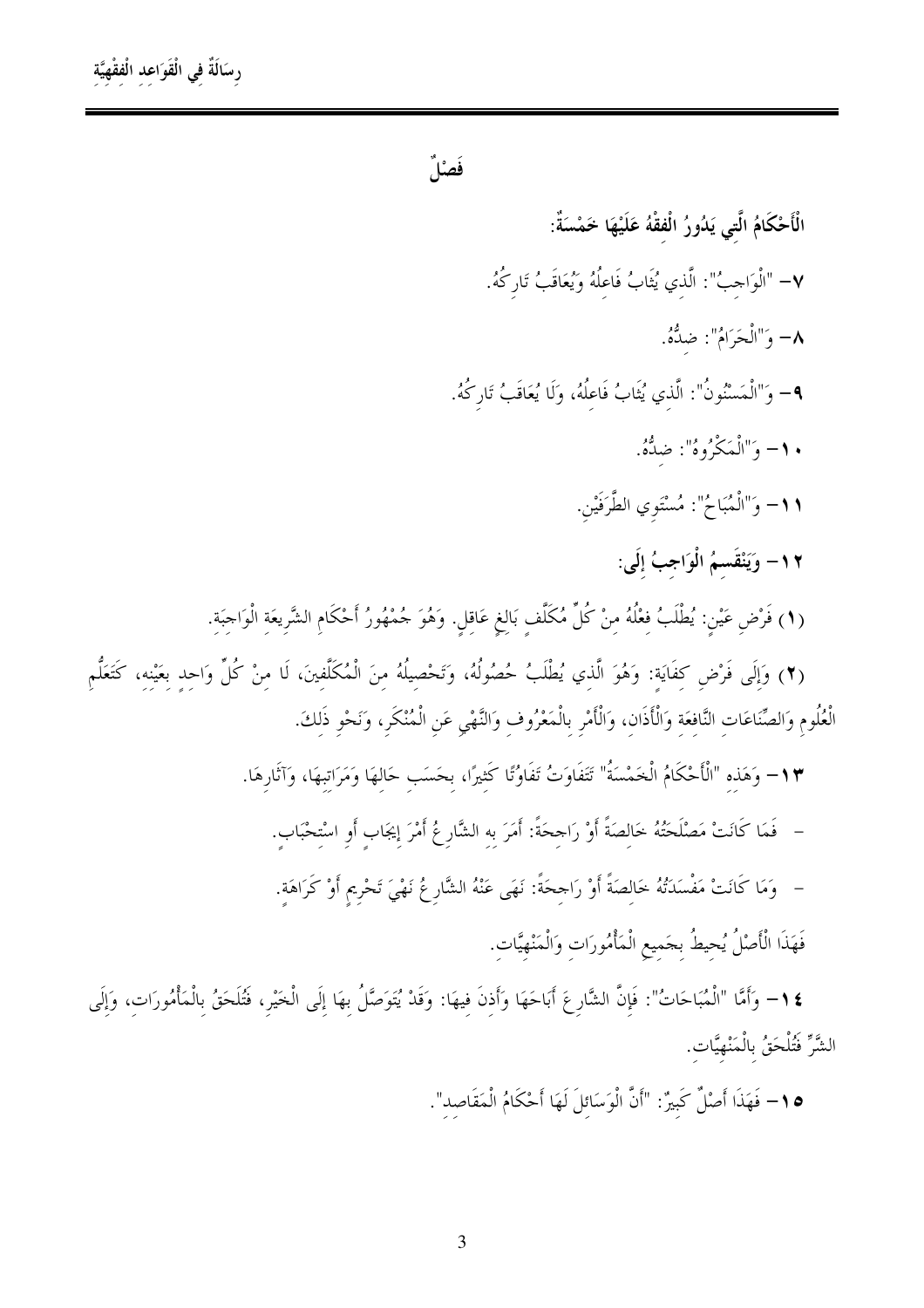رسَالَةٌ في الْقَوَاعد الْفقْهِيَّة

١٦- وَبه نَعْلَمُ: أَنَّ – "مَا لَا يَتمُّ الْوَاحِبُ إِلَّا به؛ فَهُوَ وَاحِبٌ". – وَ"مَا لَا يَتمُّ الْمَسْنُونُ إِلَّا به؛ فَهُوَ مَسْنُونٌ". – وَ"مَا يَتَوَقَّفُ الْحَرَامُ عَلَيْه؛ فَهُوَ حَرَامٌ". – وَ"وَسَائلُ الْمَكْرُوه؛ مَكْرُوهَةٌ".

#### فَصْلٌ

الْأَدلَّةُ الَّتى يُسْتَمَدُّ منْهَا الْفقْهُ أَرْبَعَةٌ: 1٧– الْكتَابُ، وَالسُّنَّةُ. وَهُمَا الْأَصْلُ الَّذي خُوطِبَ به الْمُكَلَّفُونَ، وَانْبَنَى دينُهُمْ عَلَيْه. 1٨– وَالْإِجْمَاعُ، وَالْقيَاسُ الصَّحِيحُ. وَهُمَا مُسْتَنِدَانِ إِلَى الْكِتَابِ وَالسُّنَّةِ. ١٩- فَــ"الْفقْهُ" – مِنْ أَوَّله إِلَى آخِرِهِ – لَا يَخْرُجُ عَنْ هَذِهِ الْأُصُولِ الْأَرْبَعَةِ. • ٢- وَأَكْثَرُ الْأَحْكَامِ الْمُهِمَّة: تَجْتَمعُ عَلَيْهَا "الْأَدلَّةُ الْأَرْبَعَةُ". ٢١- تَدُلُّ عَلَيْهَا: نُصُوصُ الْكتَابِ وَالسُّنَّة. ٢٢- وَيُجْمعُ عَلَيْهَا: الْعُلَمَاءُ. ٢٣- وَيَدُلُّ عَلَيْهَا: الْقِيَاسُ الصَّحِيحُ.

٢٤− لِمَا فِيهَا مِنَ الْمَنَافِعِ وَالْمَصَالِحِ، إِنْ كَانَتْ مَأْمُورًا بهَا، وَمِنَ الْمَضَارِّ إِنْ كَانَتْ مَنْهِيًّا عَنْهَا.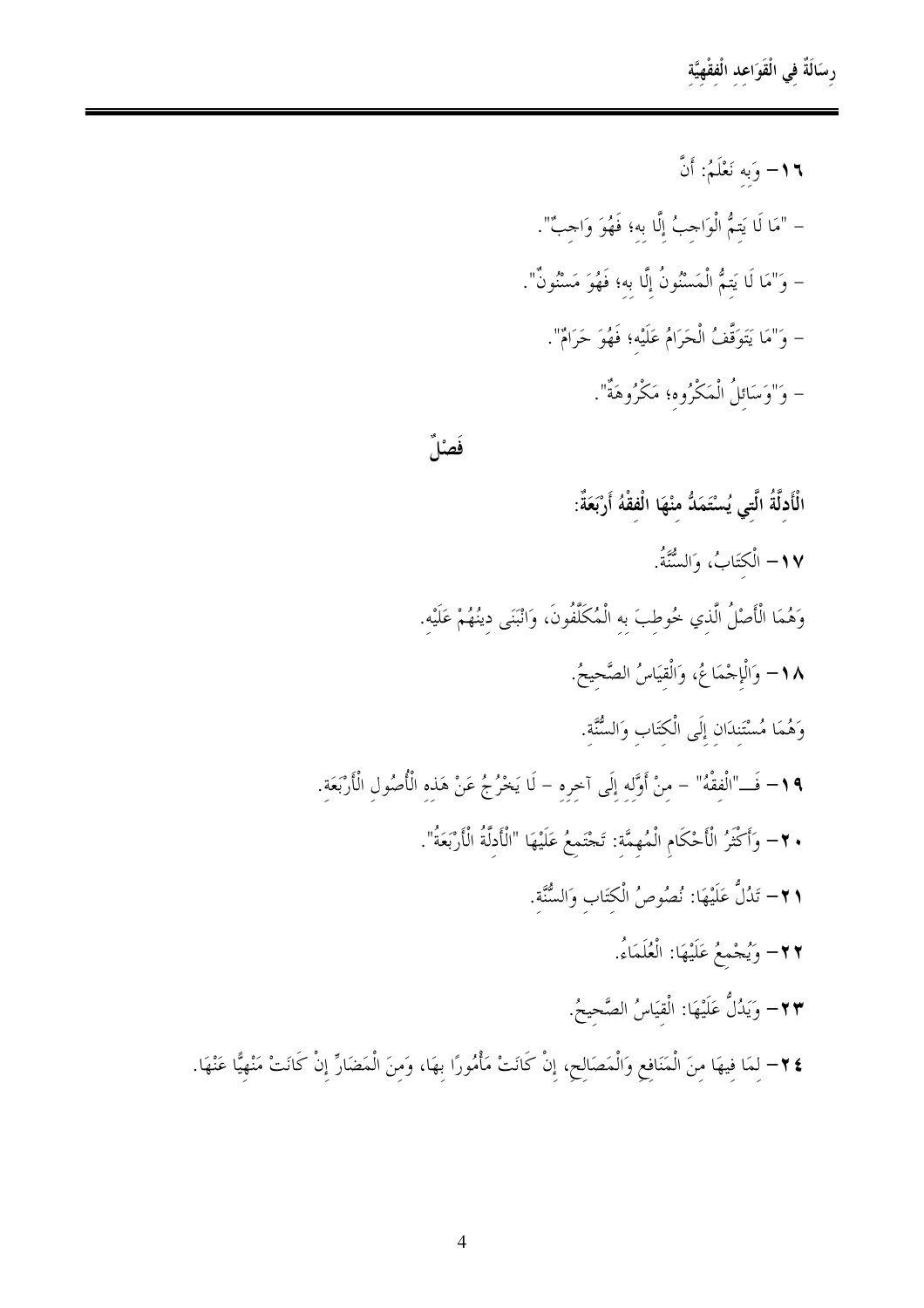• ٣- وَالْقَلِيلُ مِنَ الْأَحْكَامِ: يَتَنَازَعُ فِيهِ الْعُلَمَاءُ، وَأَقْرَبُهُمْ إِلَى الصَّوَابِ فِيهَا؛ مَنْ أَحْسَنَ رَدَّهَا إِلَى هَذِهِ "الْأُصُولِ الْأَرْبَعَةِ".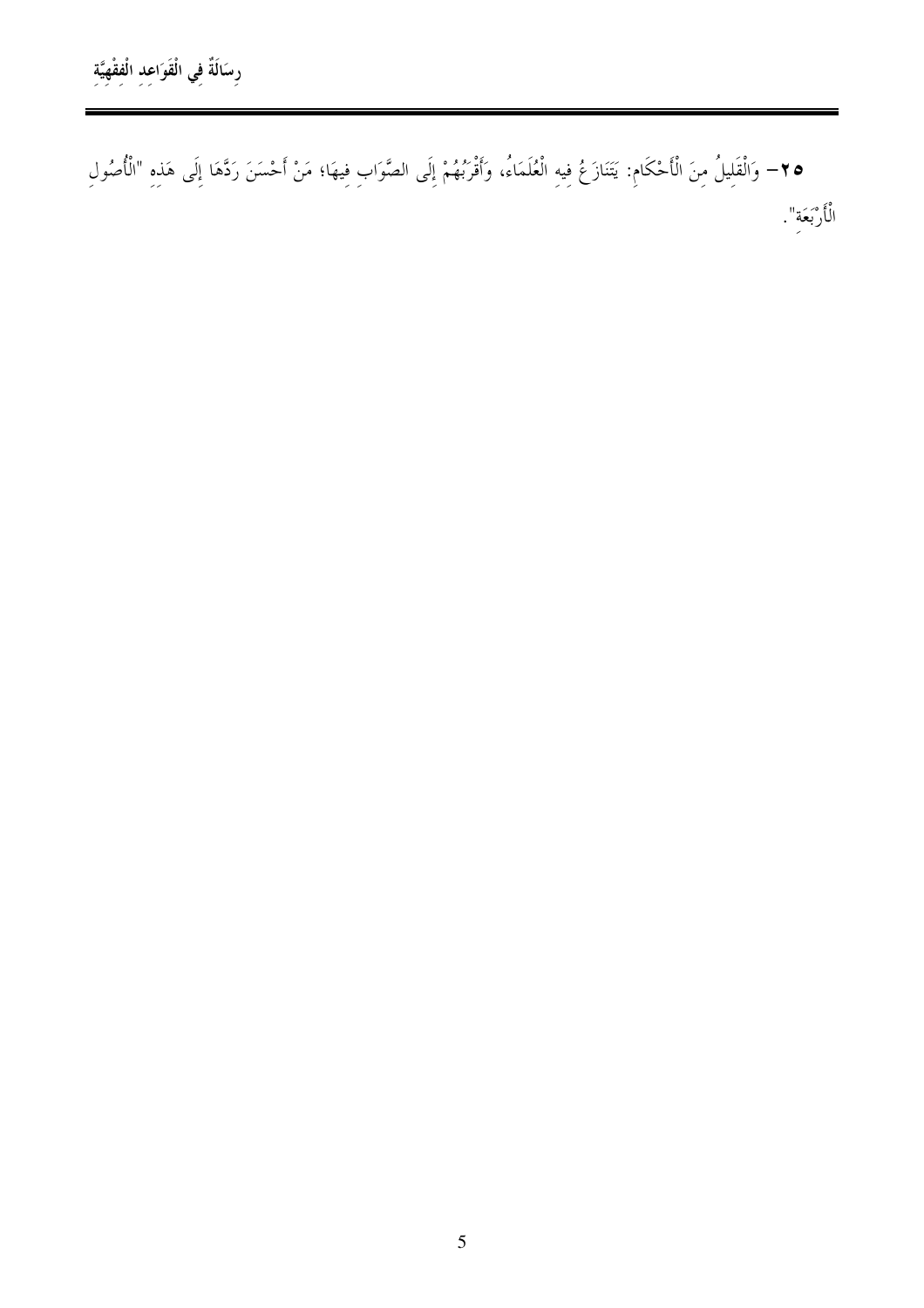فَصْلٌ

في الْكتَاب وَالسُّنَّة

٢٦- أَمَّا الْكتَابُ – فَهُوَ هَذَا الْقُرْآنُ الْعَظِيمُ، كَلَامُ رَبٍّ الْعَالَمِينَ. –نَزَلَ به الرُّوحُ الْأَمينُ، عَلَى قَلْب مُحَمَّد رَسُول اللَّه ﷺ . –لَيَكُونَ منَ الْمُنْذرِينَ، بلسَانِ عَرَبِيٍّ مُبِينِ، لِلنَّاسِ كَافَّةً، فِي كُلِّ مَا يَحْتَاحُونَ إِلَيْهِ مِنْ مَصَالِحٍ دينِهِمْ وَدُنْيَاهُمْ. – وَهُوَ الْمَقْرُوءُ بِالْأَلْسِنَة، الْمَكْتُوبُ فِي الْمَصَاحفِ، الْمَحْفُوظُ فِي الصُّدُورِ.

-الَّذِي ﴿ لَا يَأْتِيهِ ٱلْبَـٰطِلُ مِنْ بَيْنِ يَدَيْهِ وَلَا مِنْ خَلْفِهِء ۖ تَنزِيلٌ مِّنْ حَكِيمِ حَمِيدٍ ﴾ (١) فُصِلِّلْتْ: ٤٢

٢٧– وَأَمَّا السُّنَّةُ: فَإِنَّهَا أَقْوَالُ النَّبيِّ –صَلَّى اللَّهُ عَلَيْه وَسَلَّمَ–؛ وَأَفْعَالُهُ، وَتَقْريرَاتُهُ عَلَى الْأَقْوَال وَالْأَفْعَال. \_<br>∧ ۲ – فَالْأَحْكَامُ الشَّرْعيَّةُ:

–تَارَةً: تُؤْخَذُ مِنْ نَصٍّ الْكِتَابِ وَالسُّنَّةِ. وَهُوَ: اللَّفْظُ الْوَاضحُ الَّذي لَا يَحْتَملُ إلَّا ذَلكَ الْمَعْنَى. –وَتَارَةً: تُؤْخَذُ منْ ظَاهرهمَا. وَهُوَ: مَا دَلَّ عَلَى ذَلكَ عَلَى وَجْه الْعُمُوم اللَّفْظيِّ أَو الْمَعْنَويِّ.

-وَتَارَةً: تُؤْخَذُ منَ الْمَنْطُوق. وَهُوَ: مَا دَلَّ عَلَى الْحُكْمِ في مَحَلِّ النُّطْق.

–وَتَارَةً: تُؤْخَذُ منَ الْمَفْهُوم. وَهُوَ: مَا دَلَّ عَلَى الْحُكْمِ بِمَفْهُومِ مُوَافَقَةٍ إِنْ كَانَ مُسَاوِيًا لِلْمَنْطُوقِ أَوْ أَوْلَى مِنْهُ، أَوْ بِمَفْهُومِ الْمُخَالَفَةِ، إِذَا خَالَفَ الْمَنْطُوقَ فِي حُكْمِهِ لِكَوْنِ الْمَنْطُوقِ وُصِفَ بِوَصْفٍ أَوْ شُرِطَ فِيهِ شَرْطٌ إِذَا تَخَلَّفَ ذَلِكَ الْوَصْفُ أَوِ الشَّرْطُ: تَخَلَّفَ الْحُكْمُ.

١ - . سورة فصلت أية رقم ٤٢.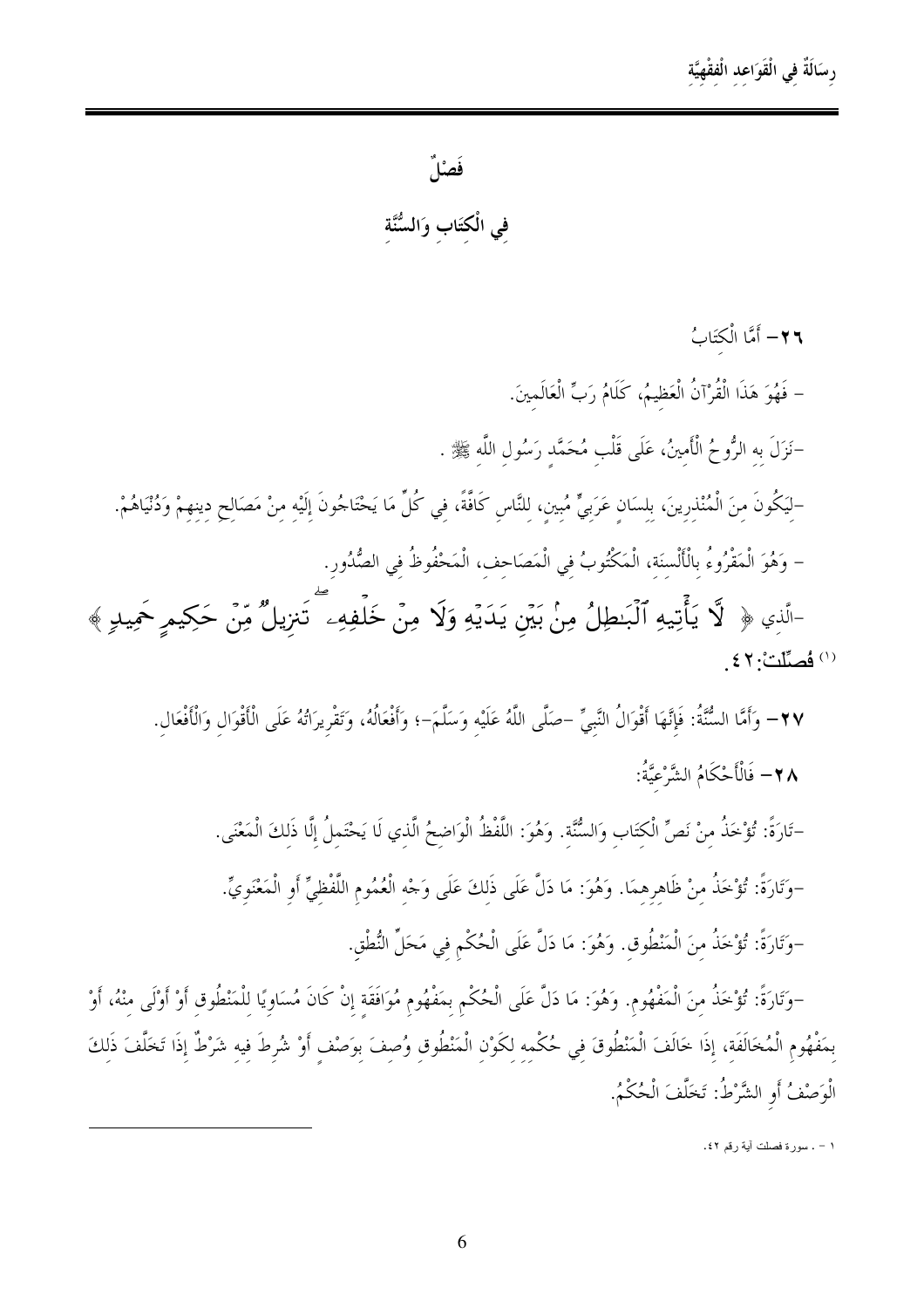٢٩- وَالدِّلَالَةُ مِنَ الْكِتَابِ وَالسُّنَّةِ ثَلَاثَةُ أَقْسَامٍ: (١) دَلَالَةُ مُطَابَقَةٍ: إِذَا طَبَّقْنَا اللَّفْظَ عَلَى حَمِيعِ الْمَعْنَى. (٢) وَدَلَالَةُ تَضَمُّنٍ: إِذَا اسْتَدْلَلْنَا بِاللَّفْظِ عَلَى مَعْنَاهُ.

(٣) وَدَلَالَةُ الْتِزَامِ: إِذَا اسْتَدْلَلْنَا بِلَفْظِ الْكِتَابِ وَالسُّنَّةِ، وَمَعْنَاهُمَا عَلَى تَوَابِعِ ذَلِكَ، وَمُتَمِّمَاتِهِ، وَشُرُوطِهِ. وَمَا لَا يَتِمُّ ذَلِكَ الْمَحْكُومُ فِيهِ أَوِ الْمُخْبَرُ عَنْهُ إِلَّا بِهِ .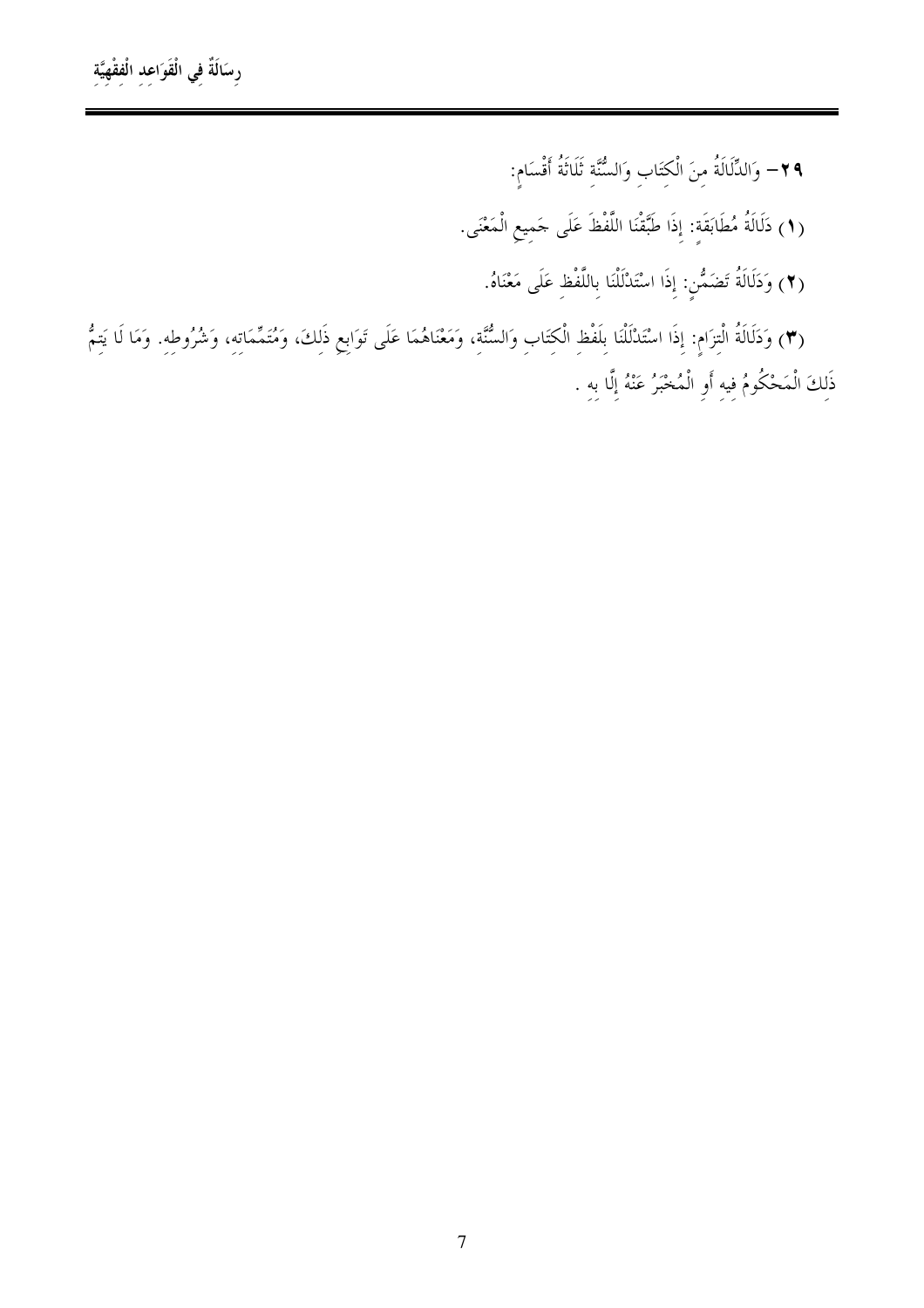## رسَالَةٌ في الْقَوَاعد الْفقْهِيَّة

### فَصْلٌ

الْأَصْلُ في أَوَامر الْكتَاب وَالسُّنَّة

- . ٣- أَنَّهَا لِلْوُجُوبِ، إِلَّا إِذَا دَلَّ الدَّلِيلُ عَلَى الِاسْتِحْبَابِ، أَوِ الْإِبَاحَةِ.
- ٣١– وَالْأَصْلُ فِي النَّوَاهِي: أَنَّهَا لِلتَّحْرِيمِ، إِلَّا إِذَا دَلَّ الدَّلِيلُ عَلَى الْكَرَاهَةِ.

٣٢– وَالْأَصْلُ في الْكَلَام: الْحَقيقَةُ. فَلَا يُعْدَلُ بِهِ إِلَى الْمَحَازِ – إِنْ قُلْنَا بِهِ – إِلَّا إِذَا تَعَذَّرَت الْحَقِيقَةُ. ٣٣- وَالْحَقَائقُ ثَلَاثَةٌ: شَرْعيَّةٌ، وَلُغَويَّةٌ، وَعُرْفيَّةٌ.

- فَمَا حَكَمَ به الشَّارِ عُ وَحْدَهُ: وَحَبَ الرُّجُوعُ فيه إِلَى "الْحَدِّ الشَّرْعيِّ".
- وَمَا حَكَمَ به، وَلَمْ يَحُدَّهُ، اكْتفَاءً بظُهُور مَعْنَاهُ اللُّغَويِّ: وَجَبَ الرُّجُوعُ فيه إلَى " اللُّغَة".

– وَمَا لَمْ يَكُنْ لَهُ حَذٌّ فِي الشَّرْعِ، وَلَا فِي اللُّغَةِ: رُجِعَ فِيهِ إِلَى عَادَةِ النَّاسِ وَعُرْفهِمْ.

٢٤- وَقَدْ يُصَرِّحُ الشَّارِعُ بِإِرْجَاعِ هَذِهِ الْأُمُورِ إِلَى "الْعُرْفِ"؛ كَالْأَمْرِ بِالْمَعْرُوف، وَالْمُعَاشَرَة بِالْمَعْرُوف، وَنَحْوِهِمَا. فَاحْفَظْ هَذِهِ الْأُصُولَ الَّتِي يُضْطَّرُ إِلَيْهَا الْفَقِيهُ فِي كُلِّ تَصَرُّفَاتِه الْفقْهِيَّة.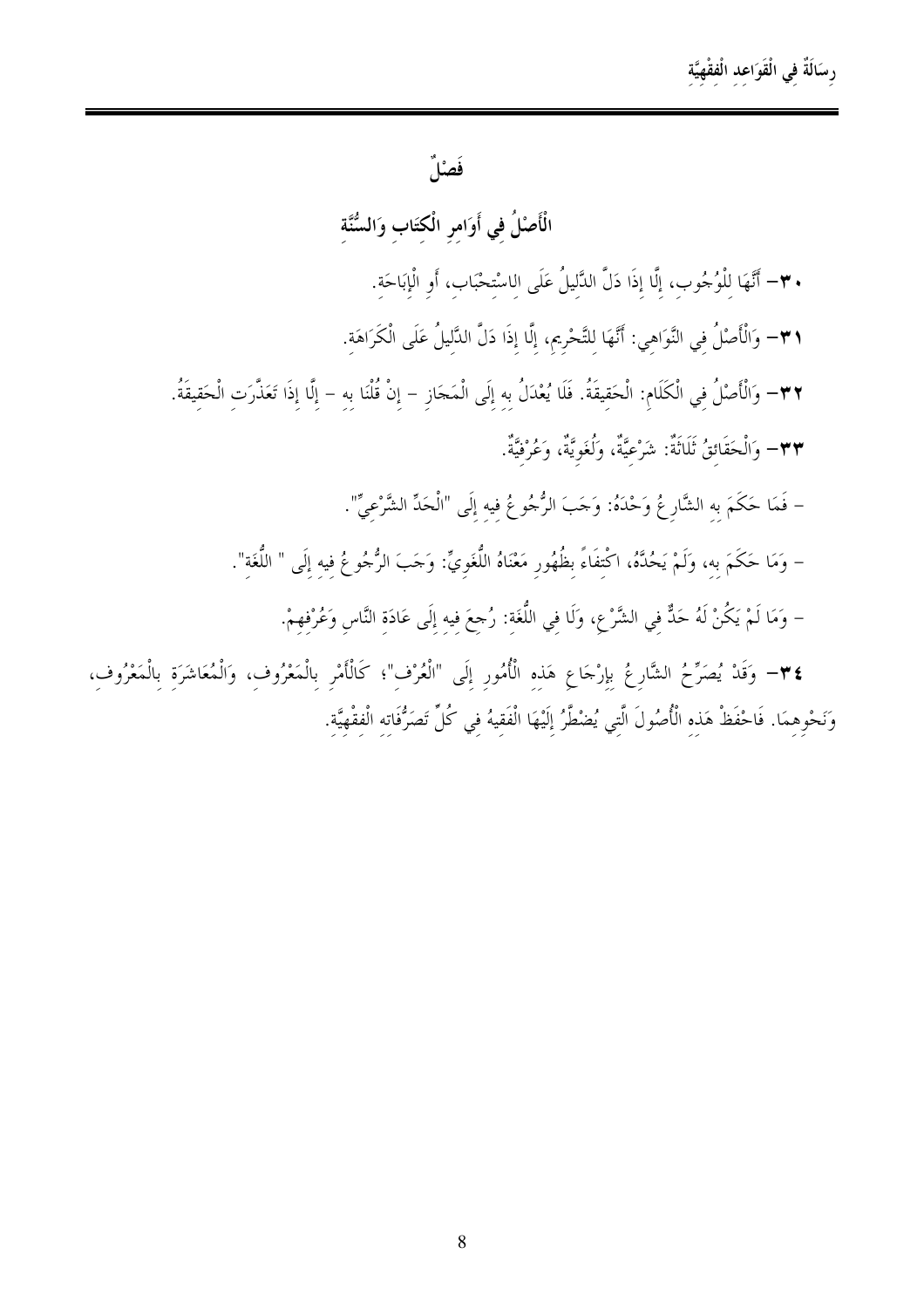فَصْلٌ

وَنُصُوصُ الكْتَابِ وَالسُّنَّة

• ٣- منْهَا: عَامٌّ؛ وَهُوَ: اللَّفْظُ الشَّاملُ لأَجْنَاس، أَوْ أَنْوَاعِ، أَوْ أَفْرَاد كَثيرَة. وَذَلكَ أَكْثَرُ النُّصُوص. ٣٦– وَمنْهَا: خَاصٌّ؛ يَدُلُّ عَلَى بَعْض الْأَجْنَاس، أَو الْأَنْوَاعِ، أَو الْأَفْرَاد. – فَحَيْثُ لَا تَعَارُضَ بَيْنَ الْعَامِّ وَالْخَاصِّ: عُملَ بِكُلِّ منْهُمَا. – وَحَيْثُ ظُنَّ تَعَارُضُهُمَا: خُصَّ الْعَامُّ بِالْخَاصِّ. ٣٧– وَمِنْهَا: مُطْلَقٌ عَنِ الْقُيُودِ، وَمُقَيَّدٌ بِوَصْفٍ أَوْ قَيْدٍ مُعْتَبَرٍ. فَيُحْمَلُ الْمُطْلَقُ عَلَى الْمُقَيَّد. ٣٨= وَمنْهَا: مُجْمَلٌ، وَمُبَيِّنٌ. فَمَا أَجْمَلَهُ الشَّارِعُ في مَوْضع، وَبَيِّنَهُ، وَوَضَّحَهُ فِي مَوْضِعِ آخَرَ: وَجَبَ الرُّجُوعُ فِيهِ إِلَى بَيَانِ الشَّارِعِ. وَقَدْ أُجْملَ في الْقُرْآن كَثيرٌ منَ الْأَحْكَام وبَيَّنْتَهَا السُّنَّةُ؛ فَوَجَبَ الرُّجُوعُ إلَى بَيان الرَّسُول –صَلَّى اللَّهُ عَلَيْه وَسَلَّمَ-؛ فَإِنَّهُ الْمُبَيِّنُ عَنِ اللَّه.

٣٩- وَنَظِيرُ هَذَا: أَنَّ منْهَا مُحْكَمًا وَمُتَشَابِهًا.

فَيَجبُ إرْجَاعُ الْمُتَشَابِه إِلَى الْمُحْكَمِ. • ٤– وَمَنْهَا: نَاسخٌ وَمَنْسُوخٌ: 1 £− وَالْمَنْسُوخُ في الْكتَاب وَالسُّنَّة قَليلٌ. ٢ ٤ – فَمَتَى أَمْكَنَ الْحَمْعُ بَيْنَ النَّصَّيْنِ، وَحُملَ كُلٌّ منْهُمَا عَلَى حَال: وَحَبَ ذَلكَ.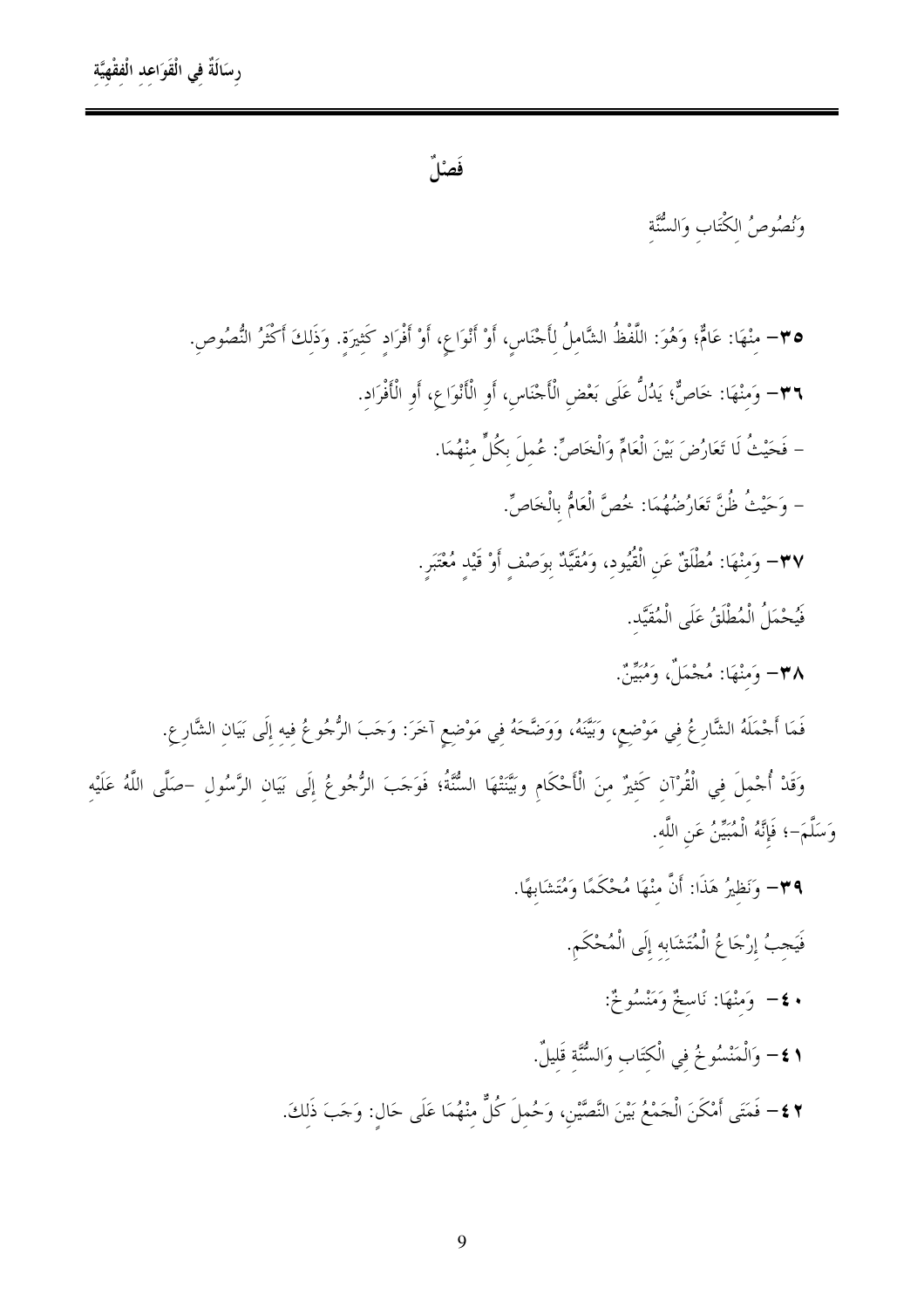\*\$= وَلَا يُعْدَلُ إِلَى النَّسْخِ إِلَّا بِنَصٍّ مِنَ الشَّارِعِ، أَوْ تَعَارُضِ النَّصَّيْنِ الصَّحِيحَيْنِ، اللَّذَيْنِ لَا يُمْكِنُ حَمْلُ كُلٍّ مِنْهُمَا عَلَى مَعْنًى مُنَاسِبٍ فَيَكُونُ الْمُتَأَخَّرُ نَاسِخًا لِلْمُتَقَدِّمِ.

- **٤ ٤**− فَإِنْ تَعَذَّرَ مَعْرِفَةُ الْمُتَقَدِّمِ وَالْمُتَأَخِّرِ؛ رَجَعْنَا إِلَى التَّرْجِيحَاتِ الْأُخَرِ.
- ٥ ٤ وَلهَذَا إذَا تَعَارَضَ قَوْلُ النَّبيِّ ﷺ وَفعْلُهُ: قُدِّمَ قَوْلُهُ؛ لأَنَّهُ أَمْرٌ أَوْ نَهْيٌ للأُمَّة، وَحُمِلَ فعْلُهُ عَلَى الْخُصُوصيَّة لَهُ. **٢ ٤ –** فَخَصَائصُ النَّبيِّ ﷺ تَنْبَني عَلَى هَذَا الْأَصْلِ.
	- ٤٧ وَكَذَلِكَ: إِذَا فَعَلَ شَيْئًا عَلَى وَجْهِ الْعِبَادَةِ، وَلَمْ يَأْمُرْ بِهِ؛ فَالصَّحِيحُ: أَنَّهُ لِلاسْتِحْبَابِ.
		- ٨٤− وَإِنْ فَعَلَهُ عَلَى وَجْه الْعَادَة: دَلَّ عَلَى الْإِبَاحَة.
	- ٩ ٤− وَمَا أَقَرَّهُ النَّبيُّ ﷺ مِنَ الْأَقْوَالِ، وَالْأَفْعَالِ؛ حُكِمَ عَلَيْهِ بِالْإِبَاحَةِ أَوْ غَيْرِهَا عَلَى الْوَجْهِ الَّذِي أَقَرَّهُ.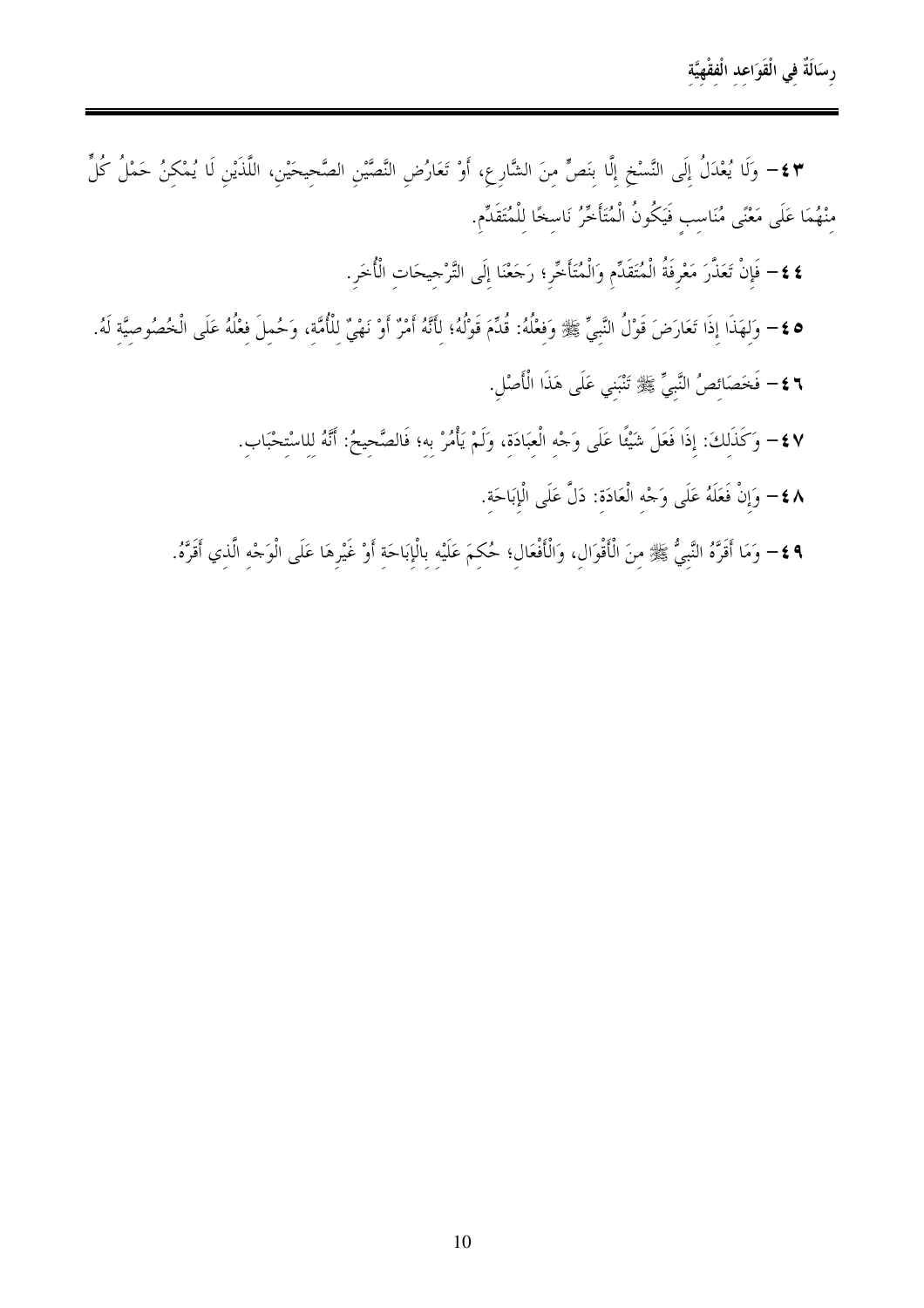فَصْلٌ

وَأَمَّا الْإجْمَاعُ

• ٥- فَهُوَ اتِّفَاقُ الْعُلَمَاءِ الْمُجْتَهِدِينَ عَلَى حُكْمٍ حَادِثَةٍ. ٥١= فَمَتَى قَطَعْنَا بِإِحْمَاعِهِمْ: وَجَبَ الرُّجُوعُ إِلَى إِحْمَاعِهِمْ، وَلَمْ تَحِلَّ مُخَالَفَتُهُمْ. ٢ ٥− وَلَا بُدَّ أَنْ يَكُونَ هَذَا الْإِجْمَاعُ مُسْتَنِدًا إِلَى دَلَالَةِ الْكِتَابِ وَالسُّنَّةِ.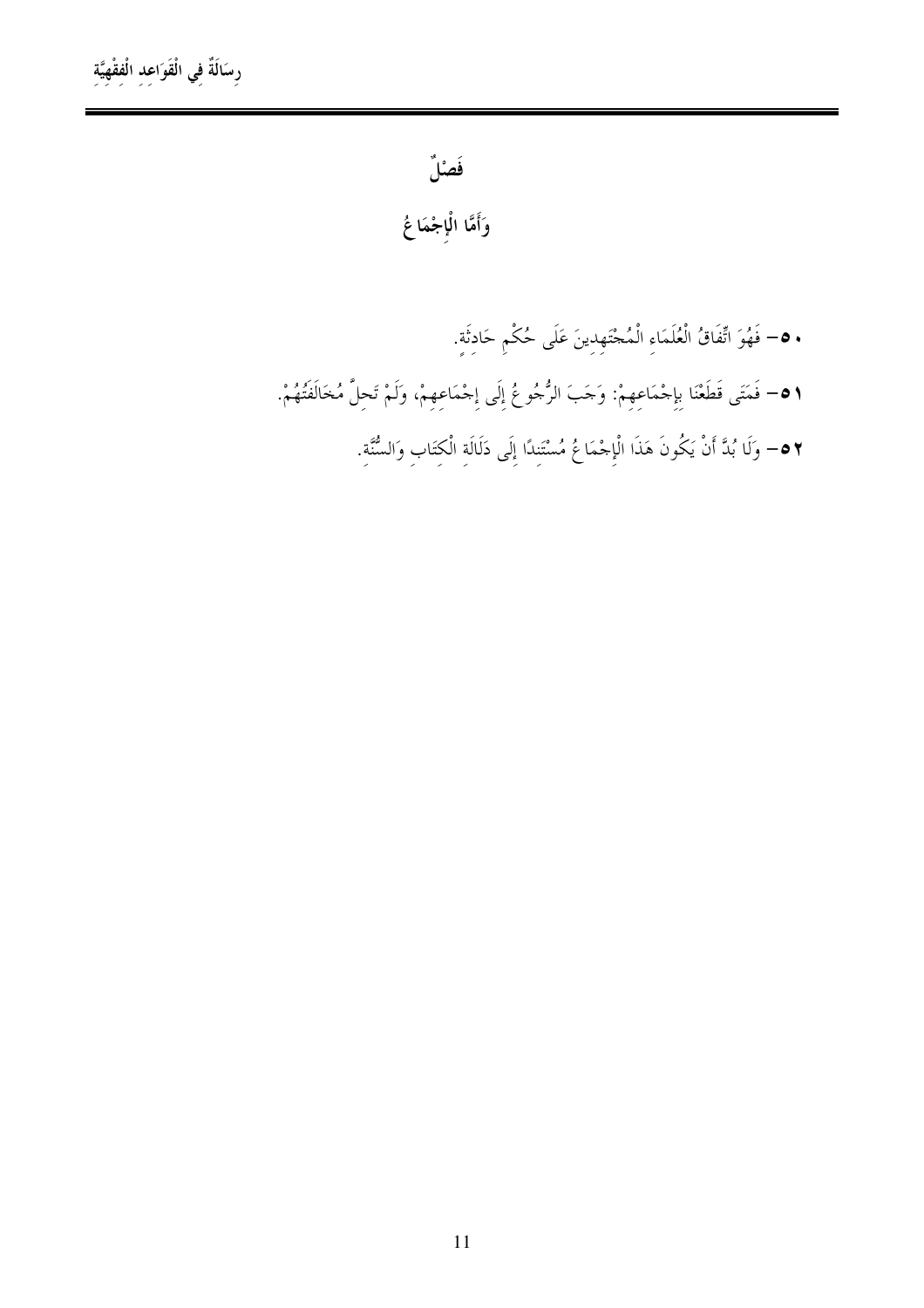رسَالَةٌ في الْقَوَاعد الْفقْهِيَّة

### وَأَمَّا الْقِيَاسُ الصَّحِيحُ

6٣ - فَهُوَ إِلْحَاقُ فَرْعٍ بِأَصْلِ لِعِلَّةِ تَجْمَعُ بَيْنَهُمَا.

\$ ٥= فَمَتَى نَصَّ الشَّارِعُ عَلَى مَسْأَلَة، وَوَصَفَهَا بِوَصْفٍ، أَوِ اسْتَنْبَطَ الْعُلَمَاءُ أَنَّهُ شَرَعَهَا لِذَلِكَ الْوَصْفِ، ثُمَّ وَجَدَ ذَلكَ الْوَصْفَ في مَسْأَلَة أُخْرَى لَمْ يَنُصَّ الشَّارِعُ عَلَى عَيْنهَا، منْ غَيْر فَرْق بَيْنَهَا وَبَيْنَ النُّصُوص: وَحَبَ إلْحَاقُهَا بهَا فِي حُكْمِهَا؛ لِأَنَّ الشَّارِعَ حَكِيمٌ لَا يُفَرِّقُ بَيْنَ الْمُتَمَاثِلَاتِ فِي أَوْصَافِهَا، كَمَا لَا يَجْمَعُ بَيْنَ الْمُخْتَلِفَاتِ.

0 0- وَهَذَا الْقيَاسُ الصَّحيحُ: هُوَ الْميزَانُ الَّذي أَنْزَلَهُ اللَّهُ.

٥٦= وَهُوَ مُتَضَمِّنٌ للْعَدْل، وَمَا يُعْرَفُ به الْعَدْلُ.

0٧= وَالْقيَاسُ: إنَّمَا يُعْدَلُ إِلَيْه وَحْدَهُ؛ إذَا فُقدَ النَّصُّ.

0٨= فَهُوَ أَصْلٌ يُرْجَعُ إِلَيْهِ إِذَا تَعَذَّرَ غَيْرُهُ.

09 – وَهُوَ مُؤَيِّدٌ للنَّصِّ؛ فَجَميعُ مَا نَصَّ الشَّارِ عُ عَلَى حُكْمه؛ فَهُوَ مُوَافقٌ للْقيَاس لَا مُخَالفٌ لَهُ.

فَصْلٌ

قَوَاعدُ وَضَوَابطُ فقْهيَّةٌ أَخَذَهَا الْأُصُوليُّونَ منَ الْكتَابِ وَالسُّنَّة

+ ٦- وَأَخَذَ الْأُصُولِيُّونَ مِنَ الْكِتَابِ وَالسُّنَّةِ أُصُولًا كَثِيرَةً، بَنَوْا عَلَيْهَا أَحْكَامًا كَثيرَةً حلًّا، وَنَفَعُوا، وَانْتَفَعُوا بهَا. 11- فَمنْهَا: "الْيَقينُ لَا يَزُولُ بِالشَّكِّ" أَدْخَلُوا فيه منَ الْعبَادَات وَالْمُعَامَلَات وَالْحُقُوق شَيْئًا كَثيرًا. فَمَنْ حَصَلَ لَهُ الشَّكُّ في شَيْء منْهَا: رَجَعَ إلَى الْأَصْلِ الْمُتَيَقَّنِ.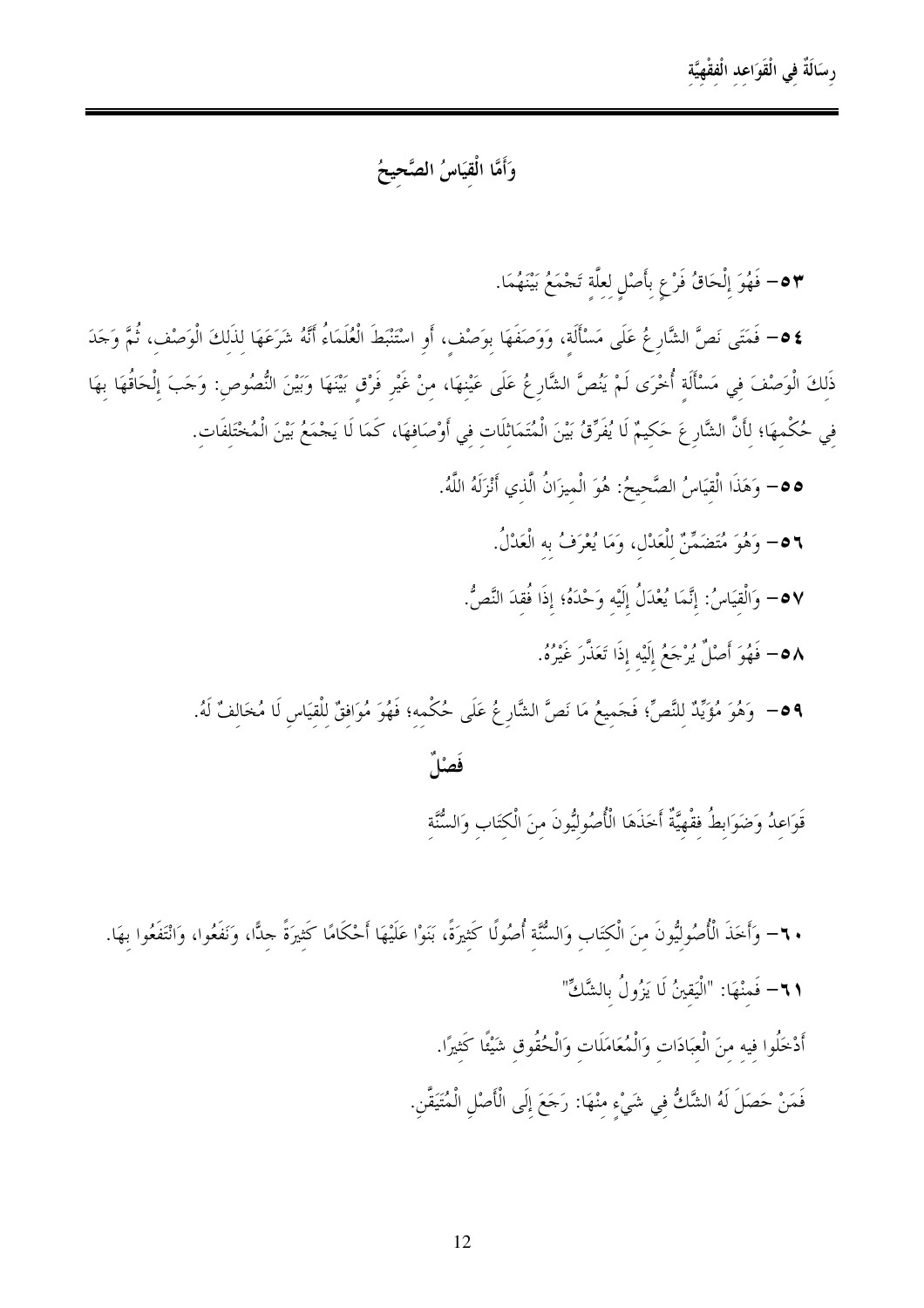– وَقَالُوا: "الْأَصْلُ الطَّهَارَةُ في كُلِّ شَيْء". – وَ"الْأَصْلُ الْإِبَاحَةُ إِلَّا مَا دَلَّ الدَّليلُ عَلَى نَجَاسَته أَوْ تَحْرِيمه". – وَ"الْأَصْلُ بَرَاءَةُ الذِّمَمِ مِنَ الْوَاحِبَات، وَمنْ حُقُوق الْخَلْق حَتَّى يَقُومَ الدَّليلُ عَلَى خلَاف ذَلكَ". – وَ"الْأَصْلُ بَقَاءُ مَا اشْتَغَلَتْ به الذِّمَمُ مِنْ حُقُوق اللَّه وَحُقُوق عِبَادِه حَتَّى يَتَيَقَّنَ الْبَرَاءَةَ وَالْأَدَاءَ". ٢٣- وَمنْهَا: "أَنَّ الْمَشَقَّةَ تَجْلُبُ التَّيْسيرَ". وَبَنَوْا عَلَى هَذَا حَميعَ رُخَص السَّفَرِ، وَالتَّخْفيفَ في الْعبَادَات وَالْمُعَامَلَات وَغَيْرَهَا. ٦٣– وَمنْهَا: قَوْلُهُمْ: "لَا وَاحِبَ مَعَ الْعَجْزِ، وَلَا مُحَرَّمَ مَعَ الضَّرُورَة". فَالشَّارِعُ لَمْ يُوحِبْ عَلَيْنَا مَا لَا نَقْدرُ عَلَيْه بِالْكُلِّيَّة.

وَمَا أَوْجَبَهُ منَ الْوَاجبَات فَعَجَزَ عَنْهُ الْعَبْدُ: سَقَطَ عَنْهُ، وَإِذَا قَدَرَ عَلَى بَعْضِهِ: وَجَبَ عَلَيْهِ مَا يَقْدِرُ عَلَيْهِ، وَسَقَطَ عَنْهُ مَا يَعْجِزُ عَنْهُ، وَأَمْثِلَتُهَا كَثِيرَةٌ جِدًّا.

> وَكَذَلكَ مَا احْتَاجَ الْخَلْقُ إِلَيْه: لَمْ يُحَرِّمْهُ عَلَيْهِمْ. وَالْخَبَائتُ الَّتِي حَرَّمَهَا إذَا اضْطُّرَّ إِلَيْهَا الْعَبْدُ: فَلَا إِثْمَ عَلَيْه. فَالضَّرُورَاتِ تُبِيحُ الْمَحْظُورَاتِ الرَّاتِبَةَ، وَالْمَحْظُورَاتِ الْعَارِضَةَ.

> > وَالضَّرُورَةُ تُقَدَّرُ بقَدْرِهَا، تَخْفيفًا للشَّرِّ.

٢٤- فَالضَّرُورَةُ تُبِيحُ الْمُحَرَّمَات منَ الْمَآكِلِ وَالْمَشَارِبِ وَالْمَلَابِسِ وَغَيْرِهَا. 10- وَمنْهَا: "الْأُمُورُ بِمَقَاصِدِهَا".

فَيَدْخُلُ في ذَلكَ: الْعبَادَاتُ، وَالْمُعَامَلَاتُ، وَتَحْرِيمُ الْحيَلِ الْمُحَرَّمَة مَأْخُوذٌ منْ هَذَا الْأَصْل وَانْصِرَافُ أَلْفَاظِ الْكِنَايَاتِ وَالْمُحْتَمَلَاتِ إِلَى الصَّرَائِحِ مِنْ هَذَا الْأَصْلِ وَصُوَرُهَا كَثيرَةٌ حِلًّا.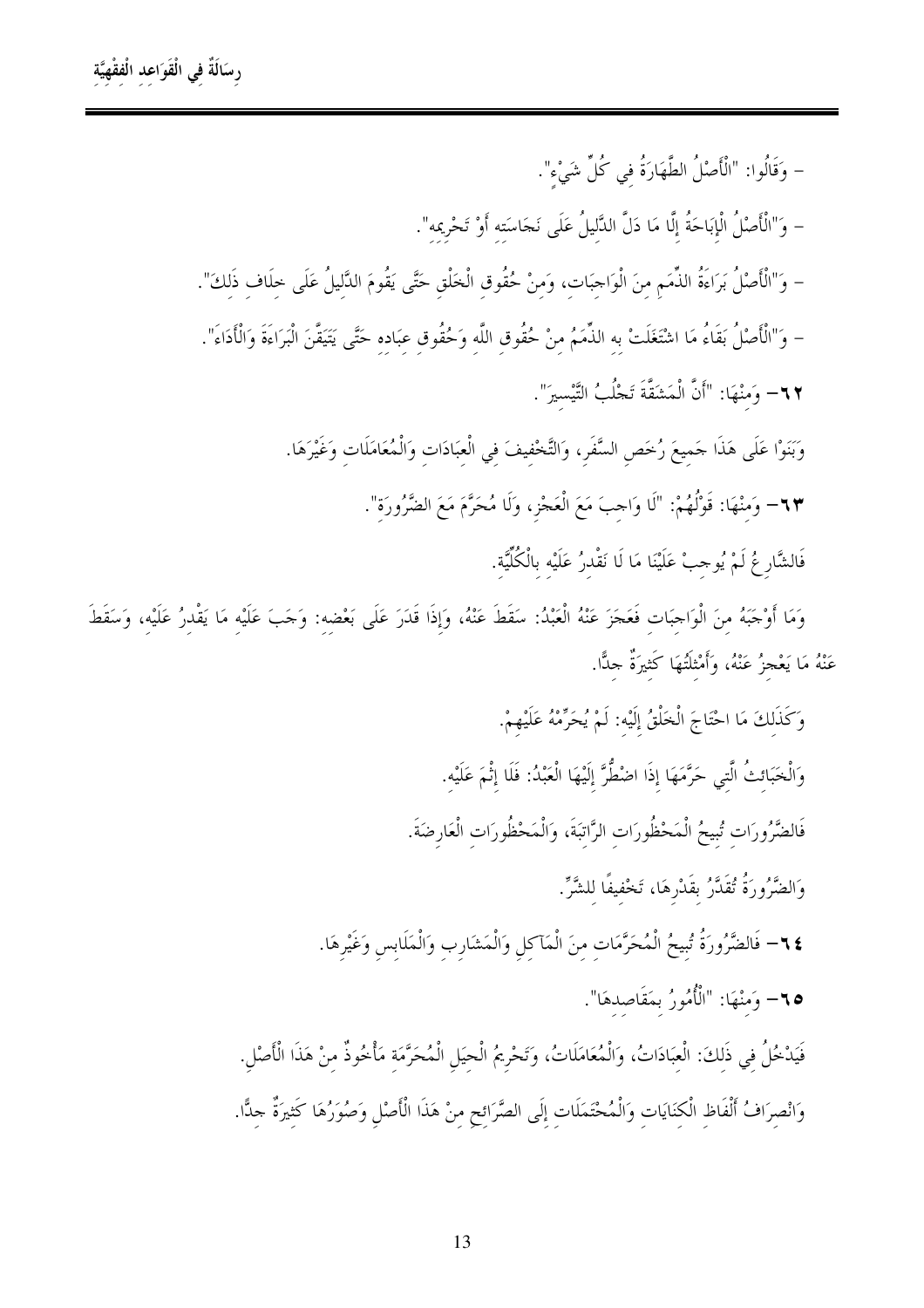٦٦- وَمنْهَا: "يَخْتَارُ أَعْلَى الْمَصْلَحَتَيْنِ، وَيَرْتَكبُ أَخفَّ الْمَفْسَدَتَيْنِ عِنْدَ التَّزَاحُم". وَعَلَى هَذَا الْأَصْلِ الْكَبِيرِ يَنْبَنى مَسَائلُ كَثيرَةٌ. وَعِنْدَ التَّكَافُوِّ فَدَرْءُ الْمَفَاسِدِ أَوْلَى مِنْ حَلْبِ الْمَصَالِحِ. ٦٧– وَمنْ ذَلكَ: قَوْلُهُمْ: "لَا تَتمُّ الْأَحْكَامُ إِلَّا بِوُجُودِ شُرُوطِهَا وَانْتِفَاءِ مَوَانِعِهَا" وَهَذَا أَصْلٌ كَبيرٌ بُنيَ عَلَيْه – منْ مَسَائل الْأَحْكَام وَغَيْرِهَا – شَيْءٌ كَثيرٌ. فَمَتَى فُقدَ شَرْطُ الْعبَادَة أَو الْمُعَامَلَة، أَوْ نُبُوت الْحُقُوق: لَمْ تَصِحَّ وَلَمْ تَثْبُتْ. وَكَذَلِكَ إِذَا وُجِدَ مَانِعُهَا: لَمْ تَصحَّ وَلَمْ تَنْفُذْ. وَشُرُوطُ الْعبَادَات وَالْمُعَامَلَات: كُلُّ مَا تَتَوَقَّفُ صحَّتُهَا عَلَيْهَا وَيُعْرَفُ ذَلكَ بالتَّتَبُّع، وَالاسْتقْرَاء الشَّرْعيِّ. وَبأَصْلِ التَّتَبُّعِ حَصَرَ الْفُقَهَاءُ فَرَائضَ الْعبَادَات وَشُرُوطَهَا وَوَاحِبَاتهَا. وَكَذَلكَ: شُرُوطُ الْمُعَامَلَات وَمَوَانعُهَا. وَالْحَصْرُ: إنَّبَاتُ الْحُكْمِ فِي الْمَذْكُورِ، وَنَفْيُهُ عَمَّا عَدَاهُ. فَيُسْتَفَادُ منْ حَصْرِ الْفُقَهَاءِ شُرُوطُ الْأَشْيَاءِ وَأُمُورُهَا: أَنَّ مَا عَدَاهَا لَا يَثْبُتُ لَهُ الْحُكْمُ الْمَذْكُورُ. ٦٨= وَمنْ ذَلكَ: قَوْلُهُمْ: "الْحُكْمُ يَدُورُ مَعَ علَّته ثُبُوتًا وَعَدَمًا".

٦٩- فَالْعِلَلُ التَّامَّةُ الَّتِي يُعْلَمُ أَنَّ الشَّارِعَ رَتَّبَ عَلَيْهَا الْأَحْكَامَ: مَتَى وُجدَتْ وُجدَ الْحُكْمُ، وَمَتَى فُقدَتْ لَمْ يَثْبُت الْحُكْمُ.

• ٧- وَمِنْ ذَلِكَ: قَوْلُهُمْ: "الْأَصْلُ فِي الْعِبَادَاتِ: الْحَظْرُ، إِلَّا مَا وَرَدَ عَنِ الشَّارِعِ تَشْرِيعُهُ. وَالْأَصْلُ فِي الْعَادَاتِ: الْإِبَاحَةُ، إِلَّا مَا وَرَدَ عَنِ الشَّارِعِ تَحْرِيمُهُ".

لِأَنَّ الْعِبَادَةَ مَا أَمَرَ به الشَّارِعُ أَمْرَ إيجَابٍ أَوِ اسْتِحْبَابٍ.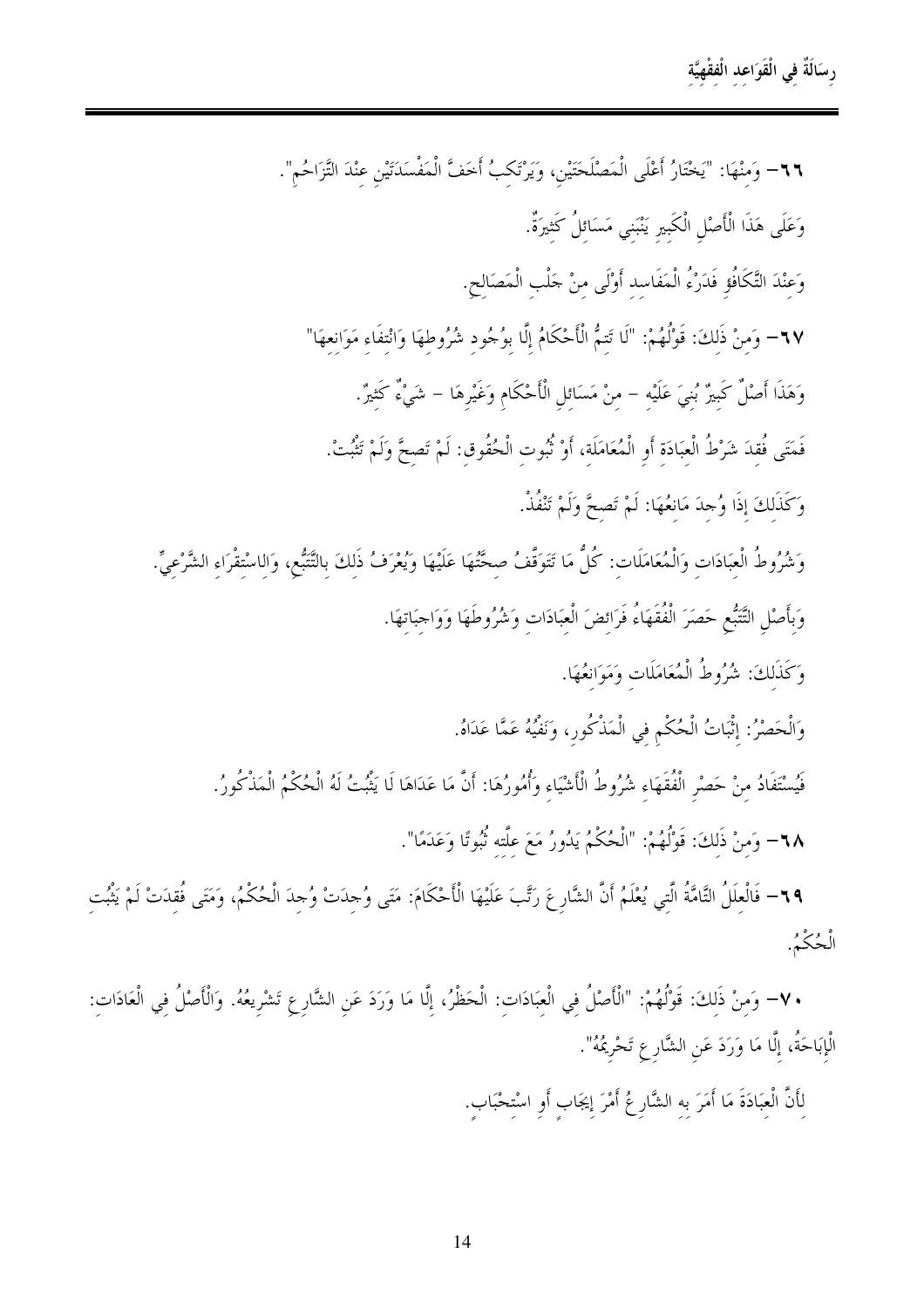فَمَا خَرَجَ عَنْ ذَلِكَ فَلَيْسَ بِعِبَادَةِ؛ وَلِأَنَّ اللَّهَ خَلَقَ لَنَا حَمِيعَ مَا عَلَى الْأَرْضِ لِنَنْتَفِعَ بِهِ بِجَمِيعِ أَنْوَاعِ الِانْتِفَاعَاتِ، إِلَّا مَا حَرَّمَهُ الشَّارِ عُ عَلَيْنَا.

٧١– وَمِنْهَا: "إِذَا وُجِدَتْ أَسْبَابُ الْعِبَادَاتِ وَالْحُقُوقِ: ثَبَتَتْ وَوَحَبَتْ، إِلَّا إِذَا قَارَنَهَا الْمَانِعُ".

٧٢– وَمَنْهَا: "الْوَاحِبَاتُ تَلْزَمُ الْمُكَلَّفينَ".

وَالتَّكْليفُ: يَكُونُ بِالْبُلُوغِ، وَالْعَقْلِ.

وَالْإِتْلَافَاتُ تَجِبُ عَلَى الْمُكَلَّفِينَ وَغَيْرِهِمْ:

فَمَتَى كَانَ الْإِنْسَانُ بَالغًا عَاقلًا؛ وَجَبَتْ عَلَيْه الْعبَادَاتُ الَّتي وُجُوبُهَا عَامٌّ، وَوَجَبَتْ عَلَيْه الْعبَادَاتُ الْخَاصَّةُ إِذَا اتَّصَفَ بِصِفَاتٍ مَنْ وَحَبَتْ عَلَيْهِمْ بِأَسْبَابِهَا.

وَالنَّاسِي وَالْحَاهلُ: غَيْرُ مُؤَاخَذَيْنِ منْ حهَة الْإِثْمِ، لَا منْ حهَة الضَّمَانِ في الْمُتْلَفَات.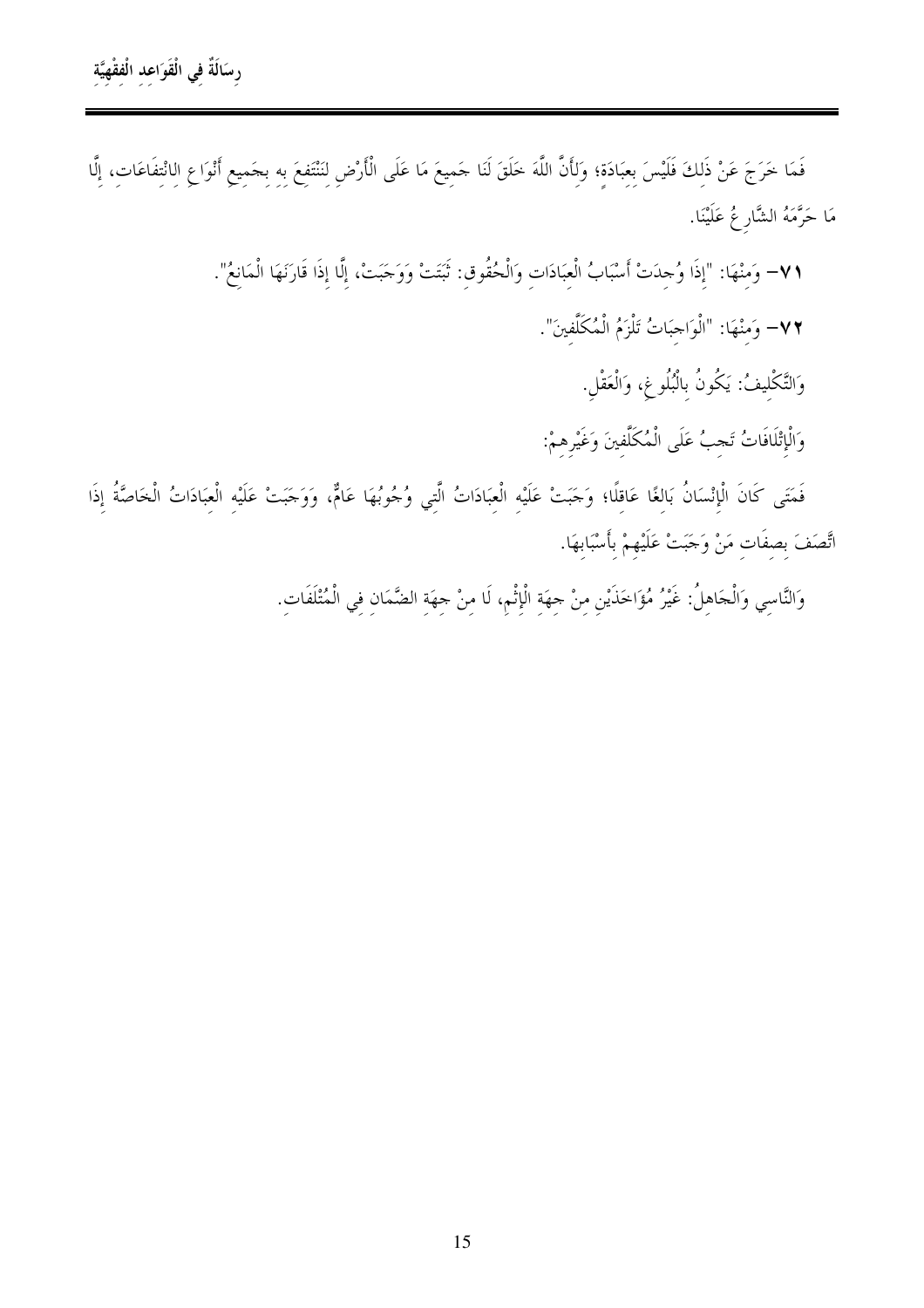فَصْلٌ

قَوْلُ الصَّحَابِيِّ

٧٣– وَهُوَ: مَنِ احْتَمَعَ بِالنَّبِيِّ ﷺ مُؤْمِنًا، وَمَاتَ عَلَى الْإِيمَانِ. ٧٤− إذَا اشْتَهَرَ وَلَمْ يُنْكَرْ، بَلْ أَقَرَّهُ الصَّحَابَةُ عَلَيْه: فَهُوَ إجْمَاعٌ. ٧٥– فَإِنْ لَمْ يُعْرَفِ اشْتِهَارُهُ، وَلَمْ يُخَالِفْهُ غَيْرُهُ: فَهُوَ حُجَّةٌ عَلَى الصَّحِيحِ. ٧٦- فَإِنْ خَالَفَهُ غَيْرُهُ مِنَ الصَّحَابَةِ: لَمْ يَكُنْ حُجَّةً.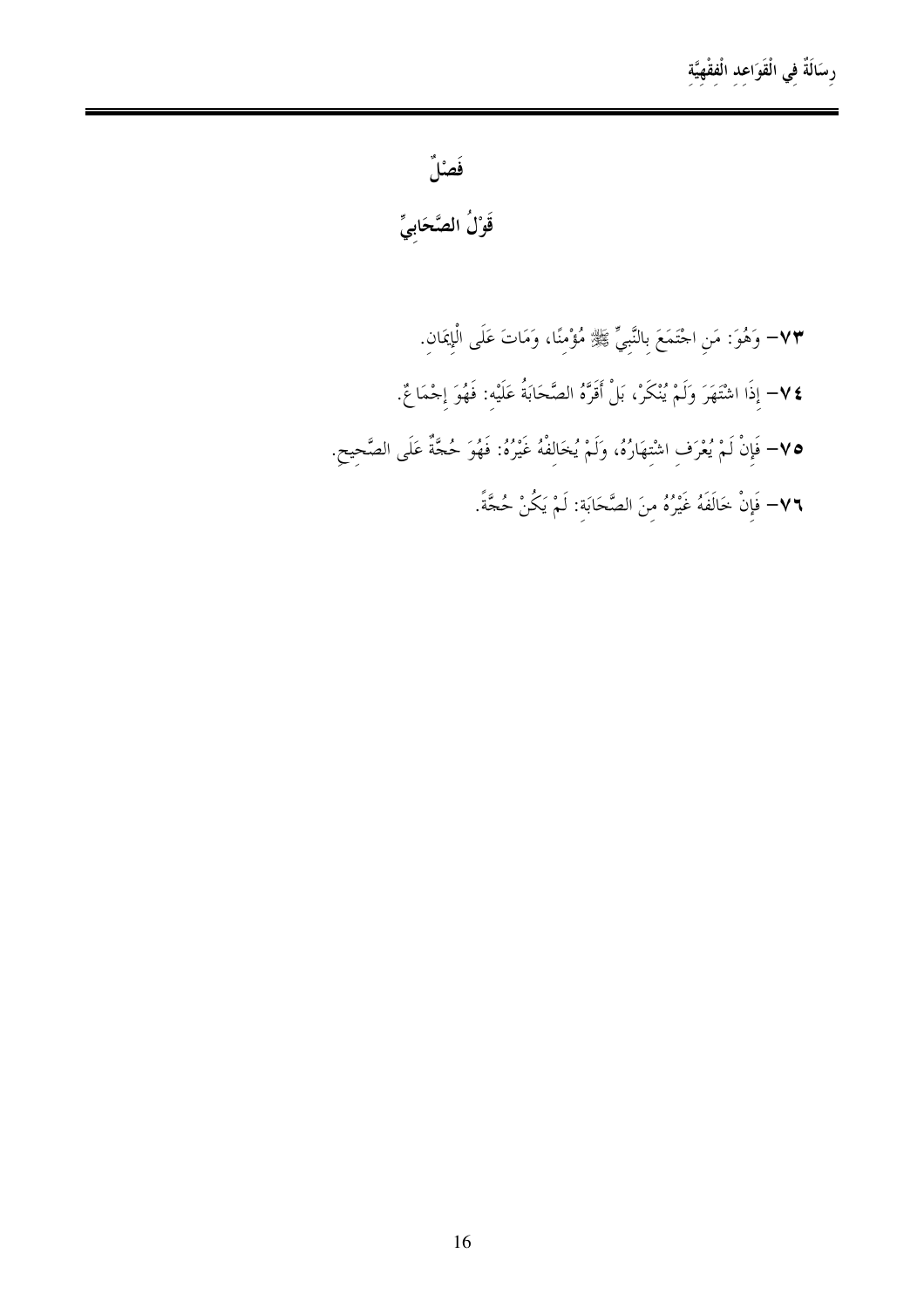فَصْلٌ

قَوَاعدُ وَضَوَابطُ فقْهِيَّةٌ مُتَنَوِّعَةٌ

٧٧– الْأَمْرُ بالشَّيْء: نَهْيٌ عَنْ ضدِّه.

٧٨– وَالنَّهْيُ عَنِ الشَّيْءِ: أَمْرٌ بِضِدِّهِ، وَيَقْتَضِي الْفَسَادَ إِلَّا إِذَا دَلَّ الدَّلِيلُ عَلَى الصِّحَّةِ.

٧٩– وَالْأَمْرُ بَعْدَ الْحَظْرِ: يَرُدُّهُ إِلَى مَا كَانَ عَلَيْه قَبْلَ ذَلكَ.

٨٠– وَالْأَمْرُ، وَالنَّهْيُ: يَقْتَضيَان الْفَوْرَ.

٨١– وَلَا يَقْتَضِي الْأَمْرُ التِّكْرَارَ، إِلَّا إذَا عُلِّقَ عَلَى سَبَبٍ، فَيَجِبُ أَنْ يُسْتَحَبَّ عِنْدَ وُجُودِ سَبَبِهِ. ٨٢– وَالْأَشْيَاءُ الْمُخَيَّرُ فِيهَا:

– إِنْ كَانَ لْلسُّهُولَةِ عَلَى الْمُكَلَّفِ: فَهُوَ تَخْيِيرُ رَغْبَةٍ وَاخْتِيَارِ.

– وَإِنْ كَانَ لمَصْلَحَة مَا وُلِّيَ عَلَيْهِ: فَهُوَ تَحْيِيرٌ، يَجِبُ تَعْيِينُ مَا تَرَجَّحَتْ مَصْلَحَتُهُ.

٨٣- وَ"أَلْفَاظُ الْعُمُوم" – كَــ"كُلُّ"، وَ"حَميعُ"، وَ"الْمُفْرَدُ الْمُضَافُ" وَ"النَّكرَةُ" في سيَاق النَّهْي، أو النَّفْي، أو "الِاسْتِفْهَامِ" أَوِ "الشَّرْطِ" وَ"الْمُعَرَّفُ بِأَلْ" الدَّالَةِ عَلَى الْجنْسِ أَوِ الِاسْتِغْرَاقِ كُلُّهَا تَقْتَضِي الْعُمُومَ.

٤٨- وَالْعبْرَةُ بعُمُوم اللَّفْظ، لَا بخُصُوص السَّبَب.

٨٥– وَيُرَادُ بِالْخَاصِّ الْعَامُّ وَعَكْسُهُ، مَعَ وُجُود الْقَرَائن الدَّالَّة عَلَى ذَلكَ.

٨٦– وَخطَابُ الشَّارع، لوَاحد منَ الْأُمَّة، أَوْ كَلَامُهُ، في قَضيَّة جُزْئيَّة: يَشْمَلُ جَميعَ الْأُمَّة، وَجَميعَ الْجُزْئيَّات، إِلَّا إِذَا دَلَّ دَليلٌ عَلَى الْخُصُوص.

٨٧– وَ"فِعْلُهُ –صَلَّى اللَّهُ عَلَيْه وَسَلَّمَ–"؛ الْأَصْلُ فِيه: أَنَّ أُمَّتَهُ أُسْوَتُهُ فِي الْأَحْكَامِ إلَّا إِذَا دَلَّ دَلِيلٌ عَلَى أَنَّهُ خَاصٌّ به.<br>پ